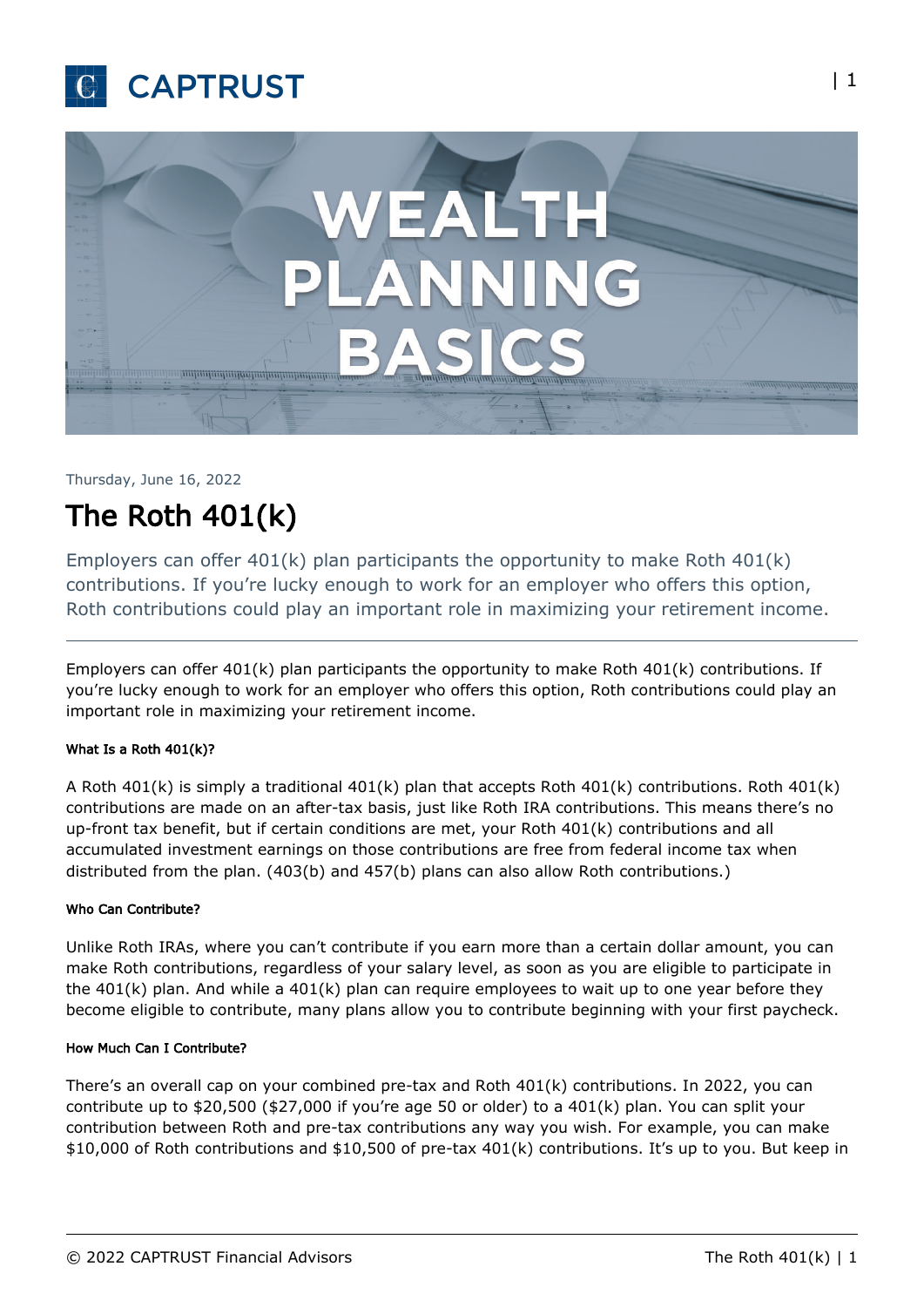

mind that if you also contribute to another employer's 401(k), 403(b), SIMPLE, or SAR-SEP plan, your total contributions to all of these plans—both pre-tax and Roth—can't exceed \$20,500 in 2022 (\$27,000 if you're age 50 or older). It's up to you to make sure you don't exceed these limits if you contribute to plans of more than one employer.

#### Can I Also Contribute to an IRA?

Yes. Your participation in a 401(k) plan has no impact on your ability to contribute to an IRA (Roth or traditional). You can contribute up to \$6,000 to an IRA in 2022 (\$7,000 if you're age 50 or older). Your ability to contribute to a Roth IRA may be limited if your modified adjusted gross income (MAGI) exceeds certain levels. Similarly, your ability to make deductible contributions to a traditional IRA may be limited if your MAGI exceeds certain levels and you (or your spouse) participate in a 401(k) plan.

#### Are Distributions Really Tax Free?

Because your Roth 401(k) contributions are made on an after-tax basis, they're always free from federal income tax when distributed from the plan. Investment earnings on your Roth contributions are tax free if you meet the requirements for a qualified distribution.

In general, a distribution from your Roth 401(k) account is qualified if it satisfies both of the following requirements:

- It's made after the end of a five-year waiting period
- The payment is made after you turn 59½, become disabled, or die

The five-year waiting period for qualified distributions starts on January 1 of the year you make your first Roth contribution to the 401(k) plan. For example, if you make your first Roth contribution to your employer's 401(k) plan in December 2022, your five-year waiting period begins January 1, 2022, and ends on December 31, 2026. If you participate in more than one Roth 401(k) plan, your five-year waiting period is generally determined separately for each employer's plan. But if you change employers and directly roll over your Roth 401(k) account from your prior employer's plan to your new employer's Roth 401(k) plan (assuming the new plan accepts rollovers), the five-year waiting period for your new plan starts instead with the year you made your first contribution to the earlier plan.

If your distribution isn't qualified (for example, if you receive a payout before the five-year waiting period has elapsed), the portion of your distribution that represents investment earnings on your Roth contributions will be taxable, and will be subject to a 10 percent early distribution penalty unless you're 59½ (55 in some cases) or another exception applies. You can generally avoid taxation by rolling all or part of your distribution over into a Roth IRA or into another employer's Roth 401(k) or 403(b) plan, if that plan accepts Roth rollovers. (State income tax treatment of Roth 401(k) contributions may differ from the federal rules.)

If you contribute to both a Roth 401(k) and a Roth IRA, a separate five-year waiting period applies to each. Your Roth IRA five-year waiting period begins with the first year that you make a regular or rollover contribution to any Roth IRA.

#### What about Employer Contributions?

Employers don't have to contribute to 401(k) plans, but many will match all or part of your contributions. Your employer can match your Roth contributions, your pre-tax contributions, or both. But your employer's contributions are always made on a pre-tax basis, even if they match your Roth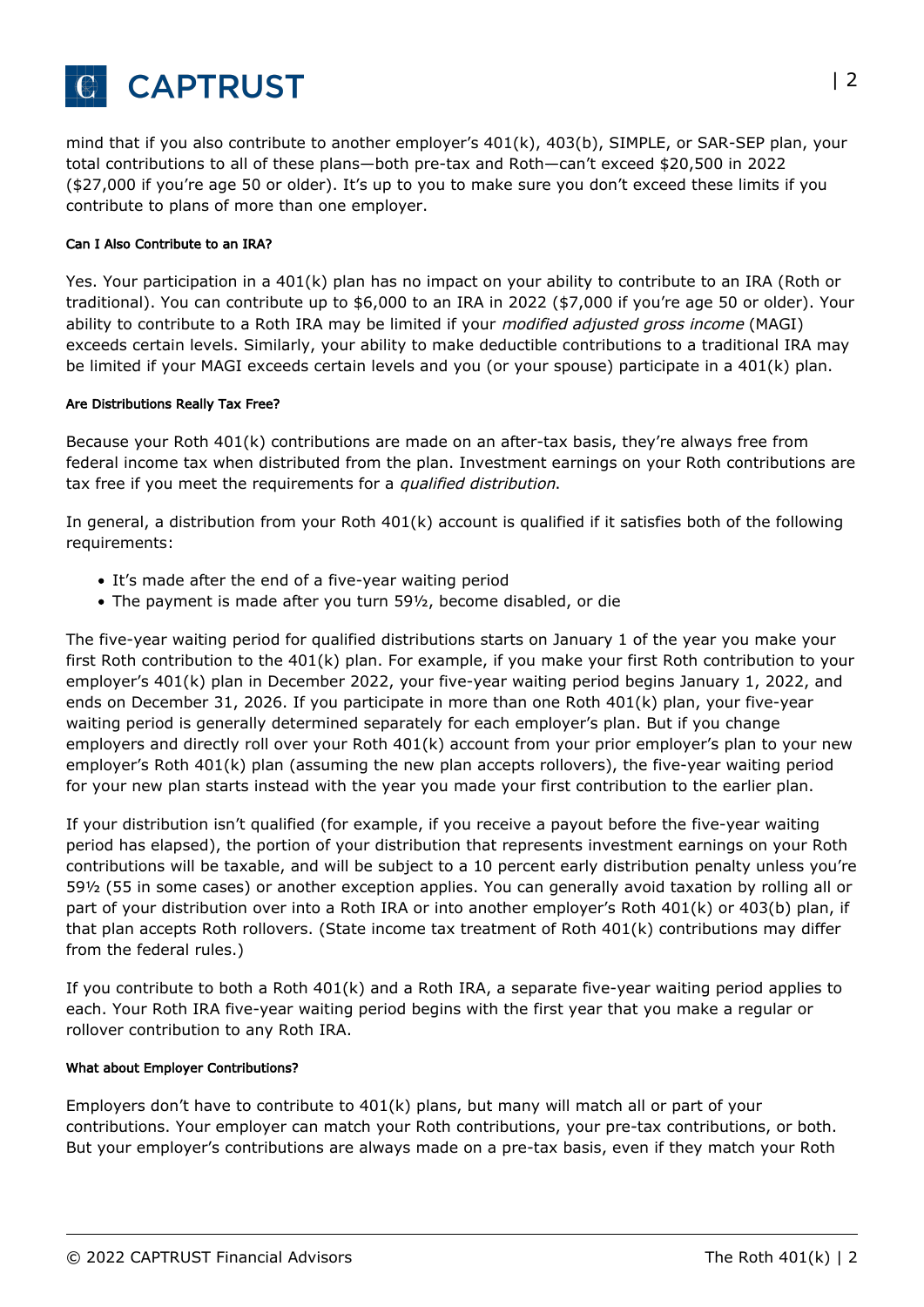

contributions. That is, your employer's contributions, and investment earnings on those contributions, are not taxed until you receive a distribution from the plan. Your 401(k) plan may require up to six years of service before you fully own employer matching contributions. (Note: If your plan is a SIMPLE 401(k) plan, a safe-harbor 401(k) plan, or includes a qualified automatic contribution arrangement (QACA) your employer is required to make a contribution on your behalf, and special vesting rules apply.)

## Should I Make Pre-Tax or Roth 401(k) Contributions?

When you make pre-tax 401(k) contributions, you don't pay current income taxes on those dollars (which means more take-home pay compared to an after-tax Roth contribution of the same amount). But your contributions and investment earnings are fully taxable when you receive a distribution from the plan. In contrast, Roth 401(k) contributions are subject to income taxes up front, but qualified distributions of your contributions and earnings are entirely free from federal income tax.

Which is the better option depends upon your personal situation. If you think you'll be in a similar or higher tax bracket when you retire, Roth 401(k) contributions may be more appealing, since you'll effectively lock in today's lower tax rates. However, if you think you'll be in a lower tax bracket when you retire, pre-tax 401(k) contributions may be more appropriate. Your investment horizon and projected investment results are also important factors. A financial professional can help you determine which course is best for you.

Whichever you choose—Roth or pre-tax—make sure you contribute as much as necessary to get the maximum matching contribution from your employer. This is essentially free money that can help you pursue your retirement goals.

#### What Happens When I Terminate Employment?

When you terminate employment, you generally forfeit all employer contributions (and earnings on them) that haven't vested. Vesting means that you own the contributions and any associated earnings. Your contributions, Roth and pre-tax, are always 100 percent vested. But your 401(k) plan may require up to six years of service before you fully vest in employer matching contributions (although some plans have a much faster vesting schedule).

When you terminate employment, you can generally leave your money in your 401(k) plan, although some plans require that you withdraw your funds when you reach the plan's normal retirement age (typically age 65). (You generally must begin taking distributions after you reach age 72.) Your plan may also cash you out if your vested balance is \$5,000 or less, but if your payment is more than \$1,000, the plan must generally roll your funds into an IRA established on your behalf, unless you elect to receive your payment in cash. (This \$1,000 limit is determined separately for your Roth 401(k) account and the rest of your funds in the 401(k) plan.)

You can also roll all or part of your Roth 401(k) dollars over to a Roth IRA, and your non-Roth dollars to a traditional IRA. You may also be able to convert your non-Roth dollars to a Roth IRA, but income taxes will apply to any tax-deferred amounts in the year of conversion. You may also be able to roll your funds into another employer's plans that accepts rollovers.

Finally, you may also be able to take a cash distribution of your contributions and earnings, as well as any vested employer amounts. However, keep in mind that any tax-deferred funds will be subject to income taxes and a possible 10 percent penalty tax if you're under age 59½ and an exception does not apply.